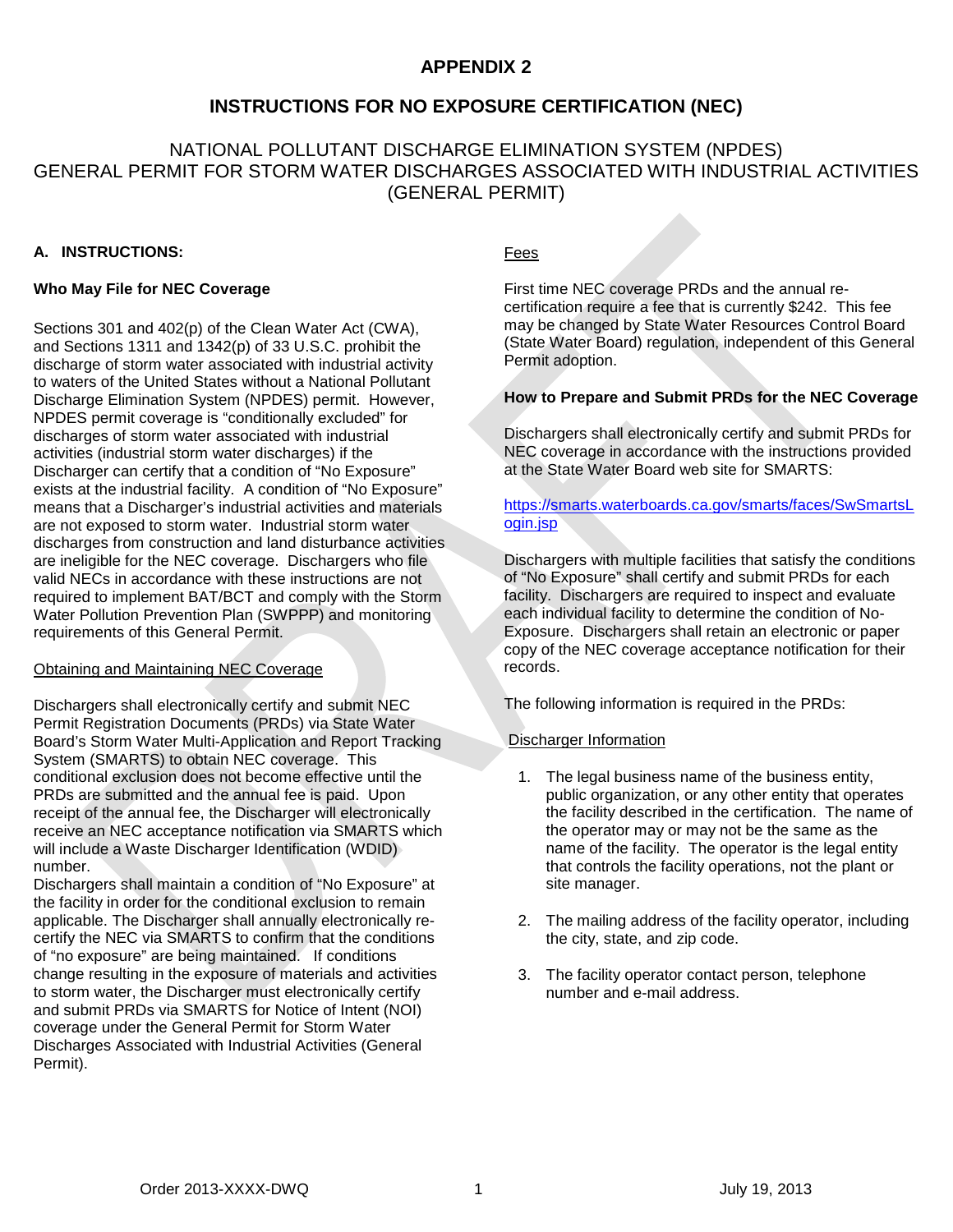### Facility Information

- 4. The legal business name of the facility.
- 5. The total acreage of the facility associated with industrial activity. (Facility size in acres is calculated by taking the square feet and dividing by 43,560.)
- 6. The complete physical street address (e.g. the street address used for express deliveries), including the city, State, and zip code. Do not use a P.O. Box number. If no physical street address exists, describe the location or provide the latitude and longitude of a point within the facility boundary. Latitude and longitude are available from United States Geological Survey quadrangle or topographic maps, or may be found using a mapping site on the internet.
- 7. The facility contact person, telephone number, and email address.
- 8. The 4-digit Standard Industrial Classification (SIC) code that represents the facility primary industrial activity. Provide a brief description of the primary industrial activity. If applicable, enter other significant SIC codes and descriptions. To obtain these codes, see the 1987 SIC Manual or the Occupational Health and Safety Administration's site:

### <http://www.osha.gov/pls/imis/sicsearch.html>

9. If the facility is currently covered under the General Permit, include the WDID number. The WDID number will be used at a later date to terminate the facility's coverage under the General Permit as necessary.

### Facility Mailing or Billing Address

Completing this item is only required if there is a different facility mailing address or billing address than above. The Discharger shall indicate to which address the annual fee invoice should be sent if the State Water Board is unable to transmit the invoice electronically.

### **Site Map**

Site maps are to be prepared consistent with the requirements in Section X.E of this General Permit.

## **Exposure Checklist**

At the end of this Appendix, there is a list of eleven major areas for which exposure must be evaluated by the Discharger. The Discharger must be able to certify that none of these major areas have potential for exposure. If the Discharger cannot certify that every one of the eleven major areas do not have exposure, a potential for exposure exists at the facility and the facility is not eligible for NEC coverage. The Discharger must obtain (or continue) NOI coverage under this General Permit if the facility is not eligible for NEC coverage. After obtaining NOI coverage, the Discharger can institute modifications to eliminate the potential for a discharge of storm water exposed to industrial activity, and then change their NOI coverage to NEC coverage by certifying they meet the conditions of "No Exposure."

### **Certification**

Federal and state statutes provide for severe penalties for Dischargers who submit false information on the PRDs. Federal regulations require the PRDs to be certified by an Operator as follows.

- 1. For a corporation: an Operator is a responsible corporate officer, which means:
- a. The president, secretary, treasurer, or vicepresident of the corporation in charge of a principal business function, or any other person who performs similar policy or decision making functions for the corporation, or
- b. The manager of one or more manufacturing, production, or operating facilities, provided the manager is authorized to make management decisions which govern the operation of the regulated facility, including having the explicit or implicit duty of making major capital investment recommendations, and initiating and directing other comprehensive measures to assure long-term environmental compliance with environmental laws and regulations; the manager can ensure that the necessary systems are established or actions taken to gather complete and accurate information for permit application requirements, and has the authority to sign documents has been assigned or delegated to the manager in accordance with corporate procedures;
- 2. For a partnership or sole proprietorship, an Operator is a general partner or the proprietor; or
- 3. For a municipal, state, federal, or other public facility, an Operator is either a principal executive or ranking elected official.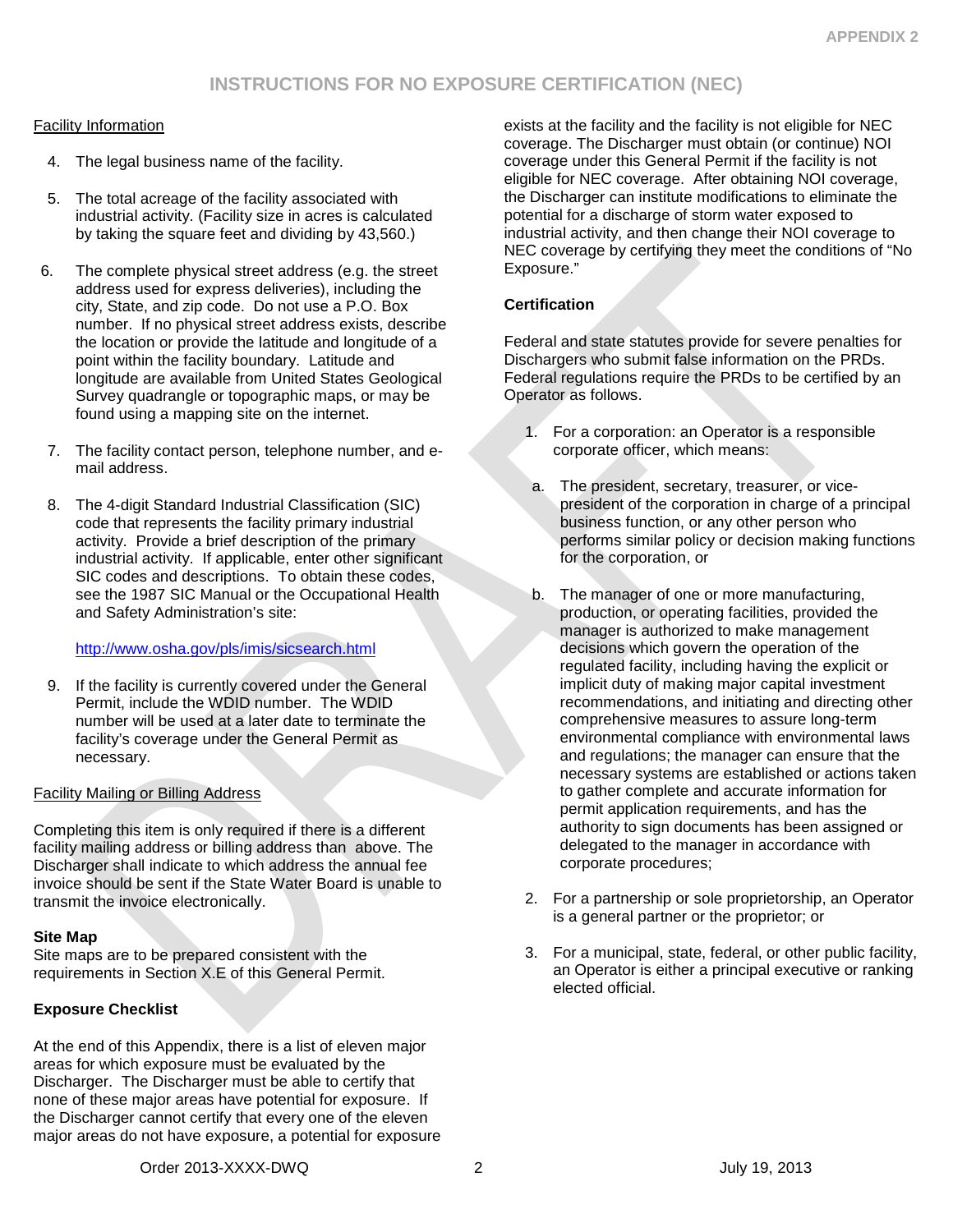## **B. GUIDANCE:**

Please contact your local Regional Water Quality Control Board (Regional Water Board) office with questions regarding this guidance.

### **1. Who is Eligible to Qualify for the No Exposure Certification - Conditional Exclusion?**

All industrial categories listed in Attachment A of this General Permit (excluding construction) are eligible to apply for the NEC coverage.

## **2. Limitations on Eligibility for the NEC coverage**

In addition to construction projects not being eligible, the following situations limit the applicability of NEC coverage:

- a. NEC coverage is available on a facility wide basis only, not for individual drainage areas or discharge locations. Generally, if any exposed industrial materials or activities exist, or have a potential to exist, anywhere at a facility, NEC coverage is not applicable to the facility. If the Regional Water Board determines that a facility does have exposure or the facility's storm water discharges have a reasonable potential to cause or contribute to a exceedence of applicable water quality objectives/standards, the Regional Water Board can deny NEC coverage.
- b. If changes at a facility result in potential exposure of industrial activities or materials, the facility is no longer eligible for NEC coverage. Dischargers shall register for NOI coverage under this General Permit prior to a planned facility change that will cause exposure, or within seven (7) calendar days after unplanned exposure occurs. If an unplanned exposure occurs due to an emergency response or one-time event that is unlikely to re-occur, a Discharger may contact the Regional Water Board to discuss whether the requirement to obtain NOI coverage can be waived. Unless the Discharger receives a written waiver from the Regional Water Board, the Discharger shall electronically certify and submit PRDs to obtain NOI coverage.
- c. Current contamination resulting from historic industrial practices at the facility (e.g., soil contamination, groundwater contamination, etc.) represents a condition of exposure to waters of the state.
- **3. What is the Definition of No Exposure?**
- a. No Exposure means all industrial materials and activities are protected by a storm-resistant shelter to prevent exposure to rain, snow, snowmelt and/or runoff.
- b. Industrial materials and activities include, but are not limited to, material-handling equipment or activities; industrial machinery; raw materials, intermediate products, by-products, and final products; or waste products.
- c. Material handling activities include storage, loading and unloading, transport, or conveyance of any raw material, intermediate product, by-product, final product, or waste product.
- d. Final products which are meant to be used outdoors (e.g., automobiles) typically pose little risk of polluting storm water because they are not typically contaminated with pollutants that become mobilized by contact with storm water. Final products are exempt from the requirement for protection by a storm-resistant shelter to qualify for no exposure. Similarly, containers, racks, and other transport platforms (e.g., wooden pallets) used for the storage or conveyance of final products may also be stored outside if pollutant-free or pollutants do not mobilize via contact with storm water.
- e. Storm-resistant shelters include: (1) completely roofed and walled buildings or structures, (2) structures with only a top cover (no side coverings) supported by permanent supports, provided material within the structure is not subject to wind dispersion (sawdust, powders, etc.) or being tracked out of the facility, and is not a source of pollutants in the industrial storm water discharges.

### **4. Industrial Materials/Activities that Do Not Require a Storm-Resistant Shelter**

While the intent of the "No Exposure" exclusion is to promote a condition of permanent "No Exposure," a storm-resistant shelter is not required for the following industrial materials and activities:

a. Drums, Barrels, Tanks, and Similar Containers that are sealed ("sealed" means banded or otherwise secured and without operational taps or valves), are not exposed provided those containers are not deteriorated, do not contain residual materials on the outside surfaces, and do not leak. Drums, barrels, etc., that are not opened while outdoors, or are not deteriorated or leak, are unlikely to constitute a risk of contaminating storm water runoff. Consider the following when making your "No Exposure" determination: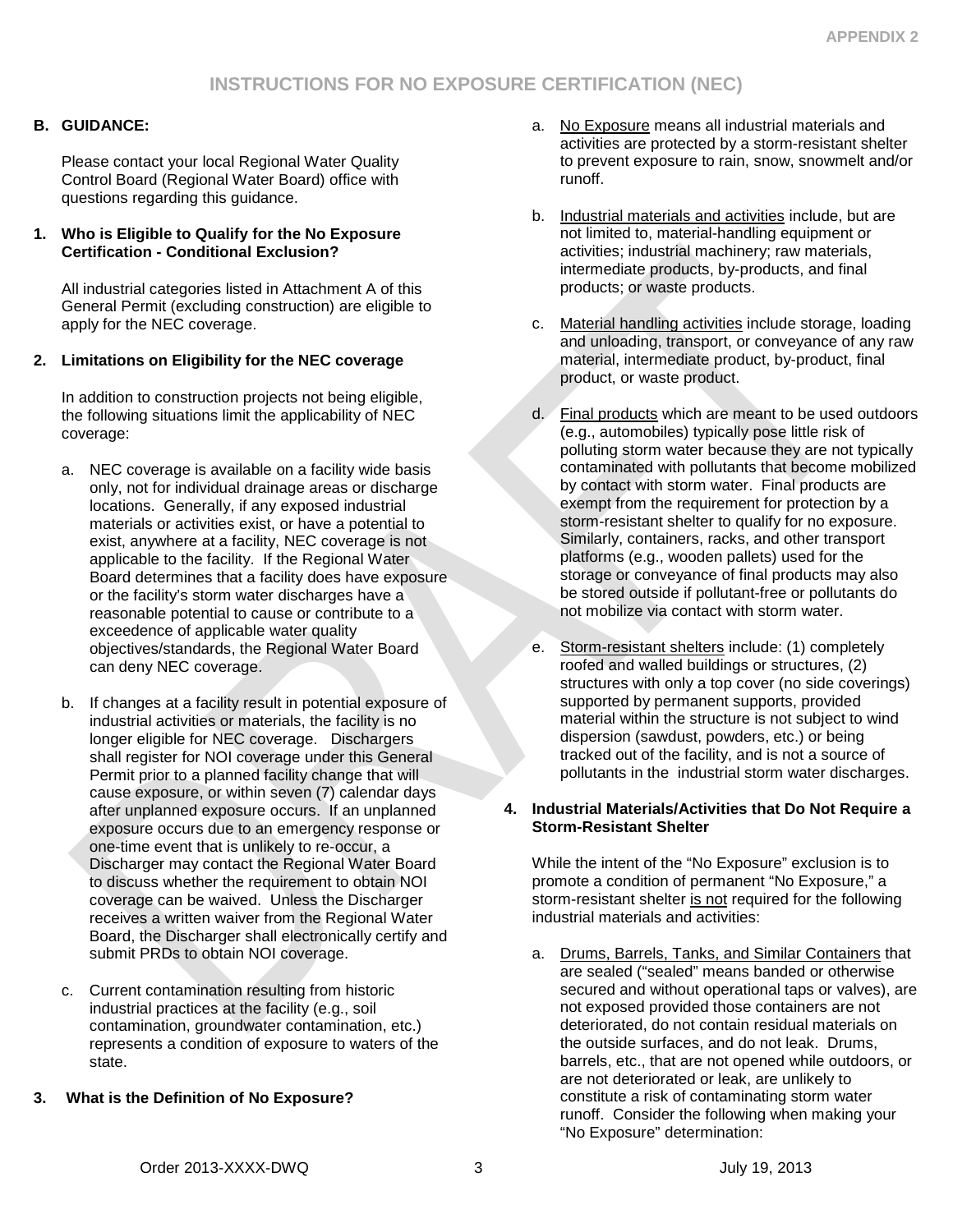- i. Materials shall not be added or withdrawn to/from containers while outdoors
- ii. Simply moving containers while outside does not create exposure unless exposure occurs when pollutants are "tracked out" by the container handling equipment or vehicles.
- iii. All outdoor containers shall be inspected to ensure they are not open, deteriorated, or leaking. When an outdoor container is observed as opened, deteriorated, or leaking, the container must immediately be closed, replaced, or sheltered. Frequent detection of open, deteriorated, or leaking containers, or failure to immediately close, replace, or shelter opened, deteriorated or leaking containers will cause a condition of exposure.
- iv. Containers, racks, and other transport platforms (e.g., wooden pallets) used with the drums, barrels, etc., can be stored outside providing they are contaminant-free and in good repair.
- b. Above Ground Storage Tanks (ASTs). In addition to generally being considered as not exposed, ASTs may also be exempt from the prohibition against adding or withdrawing material to/from external containers. ASTs typically use transfer valves to dispense materials which support facility operations (e.g., heating oil, propane, butane, chemical feedstock) or fuel for delivery vehicles (gasoline, diesel, compressed natural gas). For operational ASTs to qualify for "No Exposure", the following must be satisfied:
	- i. The tank(s) shall be physically separated from and not associated with vehicle maintenance operations.
	- ii. There shall be no leaks from piping, pumps, or other equipment that has the potential to come in contact with storm water.
	- iii. Wherever feasible, the tank(s) shall have secondary containment (e.g., an impervious dike, berm or concrete retaining structure) to prevent runoff in the event of a structural failure or leaking transfer valve. Note: any resulting unpermitted discharge would violate the CWA.
- c. Lidded Dumpsters. Lidded dumpsters containing waste materials, providing the containers are completely covered and nothing can drain out holes in the bottom, spilled when loaded into the dumpster, or spilled in loading into a garbage truck.

Industrial waste materials and trash that is stored uncovered is considered exposed.

- d. Adequately maintained vehicles, such as trucks, automobiles, forklifts, trailers or other generalpurpose vehicles found onsite - but not industrial machinery - which are not leaking, are in good repair or are not otherwise a potential source of contaminants:
	- i. Vehicles passing between buildings will likely be exposed to storm water, however if the vehicles are adequately maintained, a condition of exposure will not exist. Similarly, non-leaking vehicles awaiting maintenance at vehicle maintenance facilities are not considered as potential exposure. However, vehicles that have been washed or rinsed that are not completely dry prior to outside exposure have the potential to cause a condition of exposure. Vehicles that track materials out of the facility are considered to be mobilizing pollutants. Vehicles that exit maintenance bays are also considered to cause exposure.
	- ii. The mere conveyance between buildings of materials / products that would otherwise not be allowed to be stored outdoors, does not create a condition of exposure, provided the materials/products are not adequately protected from storm water and could not be released as a result of a leak or spill.
- e. Final products built and intended for use outdoors (e.g., new cars), provided the final products have not deteriorated, are not contaminated, or are not otherwise potential sources of contaminants.

Types of final products not qualifying for a certification of "No Exposure":

- i. Products that would be mobilized in storm water discharges (e.g., rock salt).
- ii. Products, which may, when exposed, oxidize, deteriorate, leak, or otherwise be a potential source of contaminants (e.g., junk cars, stockpiled train rails).
- iii. "Final" products that are, in actuality, "intermediate" products. Intermediate products are those used in the composition of yet another product (e.g., sheet metal, tubing, and paint used in making tractors).
- iv. Even if the intermediate product is "final" for a manufacturer and destined for incorporation in a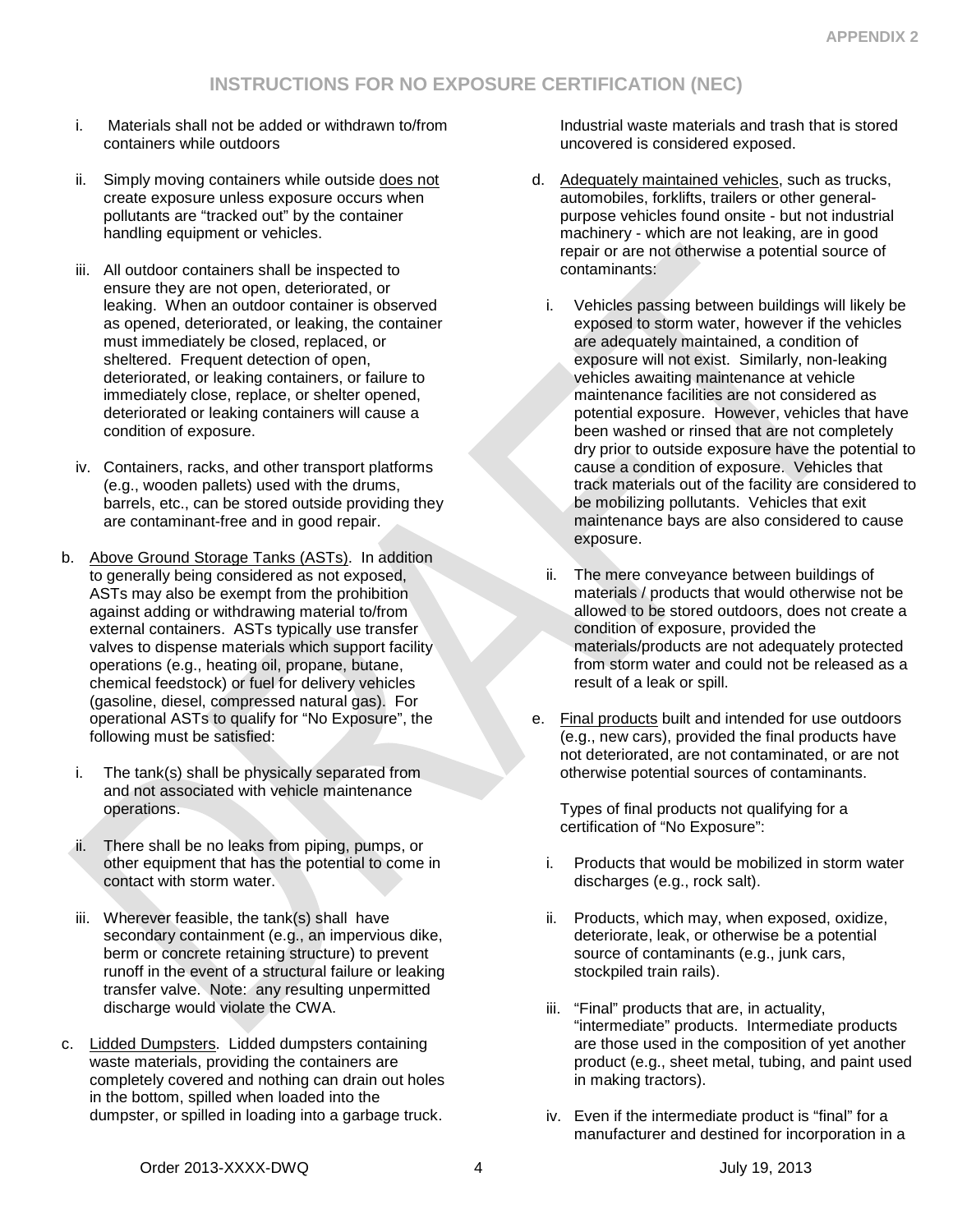"final product intended for use outdoors," these products are not allowed to be exposed because they may be chemically treated or are insufficiently impervious to weathering.

- f. Special Conditions for Construction Activities Permanent, uninterrupted sheltering of industrial activities or materials may not always be possible during facility renovation or construction. When such circumstances exist, the Discharger is not required to obtain coverage under an NPDES permit as long as the following conditions are met:
	- i. Materials and activities are protected with temporary covers or shelters (e.g. tarpaulins);
	- ii. The temporary covers or shelters shall adequately prevent the contact of storm water to materials and activities;
	- iii. Materials that are subject to wind dispersion are not eligible for temporary sheltering;
	- iv. Temporary shelters shall only be used when necessary during facility renovation or construction and until permanent storm-resistant shelters as described above are available; and,
	- v. Temporary shelters shall only be used for a single period of ninety days or less. Facilities with construction and renovation projects that will need the use of temporary shelters beyond 90 days, or that will require multiple periods of ninety days or less, are required to be covered by an NPDES permit.

## **5. Other Potential Sources of Contaminants**

- a. Particulate Emissions from Roof Stacks and/or Vents: Deposits of particles or residuals from roof stacks/vents which could be mobilized by storm water runoff are considered exposed.
- b. Acid Rain Leachate: Industrial facilities are also responsible for storm water discharges that contain pollutants resulting from the leaching effect of acidic storm water on metal building structures. Therefore, operators must be aware when certifying a condition of "no exposure" of the existence of structural elements that could be soluble as a result of contact with acidic precipitation (e.g., uncoated copper roofs). If the dissolved metals or other contaminants could cause or contribute to a water quality violation, a condition of "no exposure" cannot be certified.

c. Pollutants Potentially Mobilized by Wind, Windblown materials cause a condition of exposure. Materials sheltered from precipitation can still be deemed exposed if the materials can be mobilized by wind.

## **6. Certifying a Condition of "No Exposure"**

To obtain the NEC coverage, the Discharger must electronically certify and submit PRDs via SMARTS that the facility meets the definition of "No Exposure" and pay an annual fee. The Discharger must **submit PRDs for NEC coverage even if the Discharger was not previously required to file for NEC coverage under the previous General Permit**. These PRDs include a checklist requiring the Discharger to evaluate eleven major areas to determine whether there is exposure of industrial activities and materials at the facility. To qualify for NEC coverage the Discharger must satisfy all the NEC coverage conditions in this General Permit and certify that there is "No Exposure". The checklist 1) aids the Discharger in determining if its facility is eligible for NEC coverage, and 2) furnishes the necessary documentation supporting relief from the General Permit's requirement of NOI coverage. Additionally, dischargers with NEC coverage are not required to develop and implement SWPPPs or complete the monitoring requirements.

If a Discharger cannot certify that there is "No Exposure" at the facility, the Discharger must make appropriate changes at the facility to eliminate exposure prior to registering for future NEC coverage. These changes must remove all pollutant exposure to storm water.

An annual inspection and evaluation, re-certification and fee are required thereafter.

## **7. Other NEC coverage Facts:**

- a. NEC coverage is only valid if the condition of "No Exposure" exists and is reasonably expected to continue to exist. Dischargers shall electronically certify and submit PRDs for NOI coverage when the condition of "No Exposure" is no longer is expected to exist.
- b. Dischargers must file PRDs for NEC coverage for each qualifying facility.
- c. An NEC must be submitted for each separate facility qualifying for the "no exposure" conditional exclusion.
- d. An NEC is non-transferable. If a new operator takes over facility operations, the new operator shall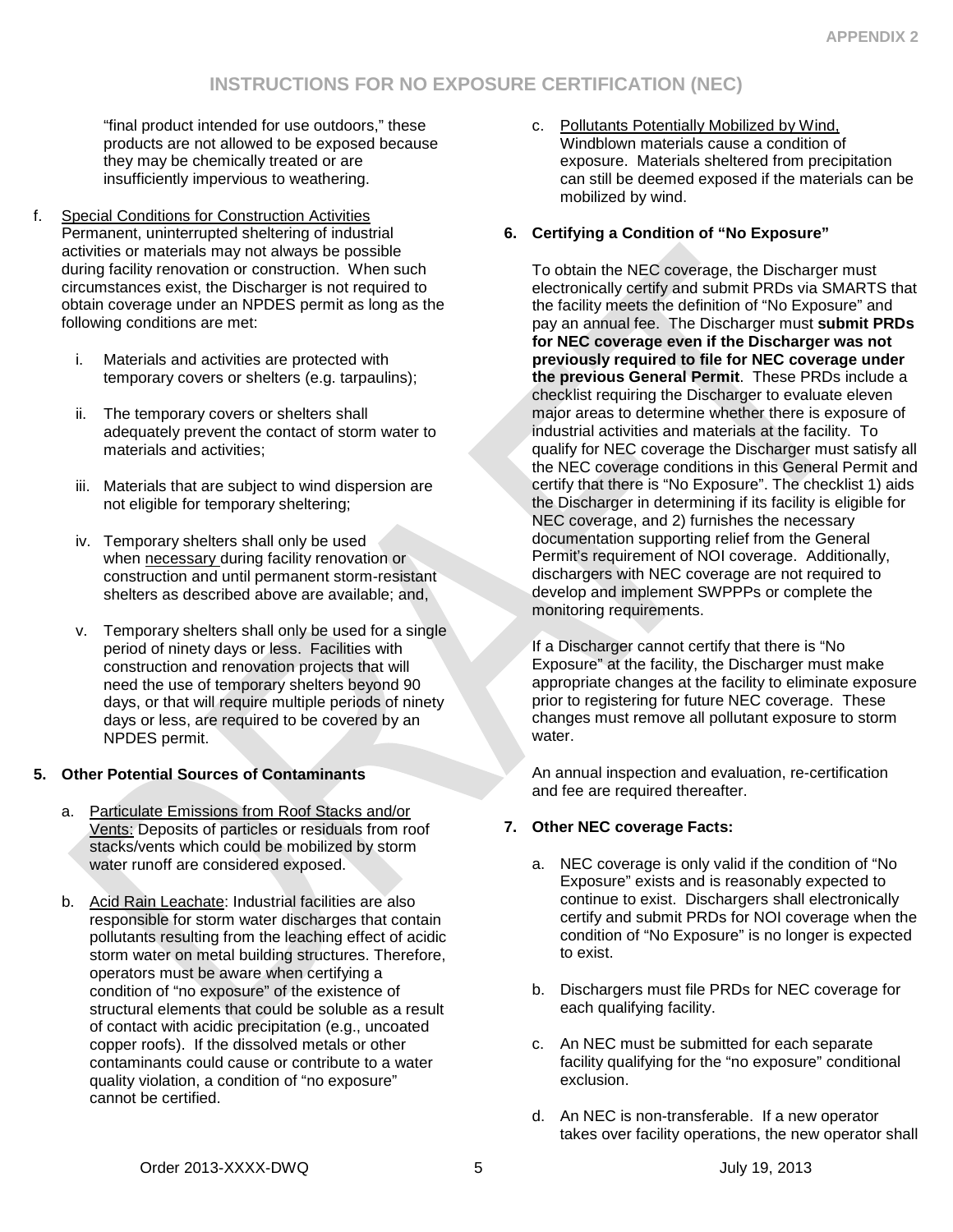electronically certify and submit PRDs and applicable fees for new NEC coverage via SMARTS prior to the operations transfer. NEC coverage cannot be transferred from one physical location to another regardless of ownership.

### **8. Operators May Be Required to Obtain NOI Coverage Based on the Protection Of Water Quality?**

Operators who certified that their facilities qualify for NEC coverage may, nonetheless, be required by the Regional Water Board to obtain NOI coverage if the Regional Water Board determines that the facility's discharge has the potential to cause or contribute to an exceedance of applicable water quality objectives/standards or determines that exposure exists at the facility. The Regional Water Board may request information and/or inspect the facility to assess potential water quality impacts and to determine if NOI coverage is required. The Discharger shall take appropriate actions to ensure that water quality standards are achieved.

## **9. Steps to Obtain NEC coverage**

(This section will walk you through the process of obtaining NEC coverage.

**Step 1:** Determine if your facility is subject to this General Permit (refer to Attachment A of this General Permit). If yes, proceed to Step 2. If not, stop here.

If your facility is included in Attachment A and conducts industrial activities, you are required to **either** register for NOI coverage or NEC coverage.

**Step 2:** Determine if your regulated industrial activity meets the definition of "No Exposure" and qualifies for the exclusion from permitting. If it does, proceed to Step 3. If not, stop here and obtain NOI coverage. When evaluating the facility, facility personnel familiar with the facility and its operations should be used. Inspect all facility areas and potential pollutant sources to determine whether the facility satisfies the "No Exposure" conditions.

**Step 3:** Electronically certify and submit the PRDs for NEC coverage via SMARTS and mail the annual fee to the State Water Board at the following address:

**SWRCB** Storm Water Section PO Box 1977 Sacramento, CA 95812-1977 • To maintain NEC coverage, the NEC must re-certify and pay a fee annually. This may only be done if the condition of "No Exposure" continues to exist at the facility.

**Step 4:** If requested, you must allow staff from the Regional Water Board, local Municipal Separate Storm Sewer System (MS4), or United States Environmental Protection Agency to inspect your facility. All inspection reports will be made publicly available.

**Step 5:** Maintain a condition of "no exposure".

- NEC coverage is not a blanket exemption. Therefore, if facility physical or operational changes occur which cause exposure of industrial activities or materials to storm water, the Discharger must then immediately comply with all the requirements of this General Permit, including obtaining NOI coverage.
- To maintain the condition of "No Exposure", the Discharger shall annually evaluate the facility to assure that the conditions of "No Exposure" still exist. More frequent evaluations may be necessary in circumstances when facility operations are rapidly changing.
- Failure to maintain the condition of "No Exposure" or otherwise obtain NOI coverage can lead to the unauthorized discharge of storm water associated with industrial activity to waters of the United States, resulting in penalties under the CWA.

## **C. Frequently Asked Questions:**

## **Q1. Who is eligible for NEC Coverage?**

**A.** Any Discharger operating a facility described in Attachment A may register for NEC coverage if their facility has a condition of "No Exposure".

### **Q2. How does an eligible Discharger file for NEC coverage and where is the annual fee sent?**

**A.** The PRDs for NEC coverage shall be electronically certified and submitted in accordance with the instructions provided in SMARTS at the State Water Board website

at: [https://smarts.waterboards.ca.gov/smarts/faces/SwS](https://smarts.waterboards.ca.gov/smarts/faces/SwSmartsLogin.jsp) [martsLogin.jsp](https://smarts.waterboards.ca.gov/smarts/faces/SwSmartsLogin.jsp) The fee is currently \$242, but may be changed by regulation. Once NEC coverage is accepted, an invoice will be electronically sent to the Discharger. The annual fee and invoice shall be sent to:

> State Water Resources Control Board Division of Water Quality Attention: Storm Water Unit P.O. Box 1977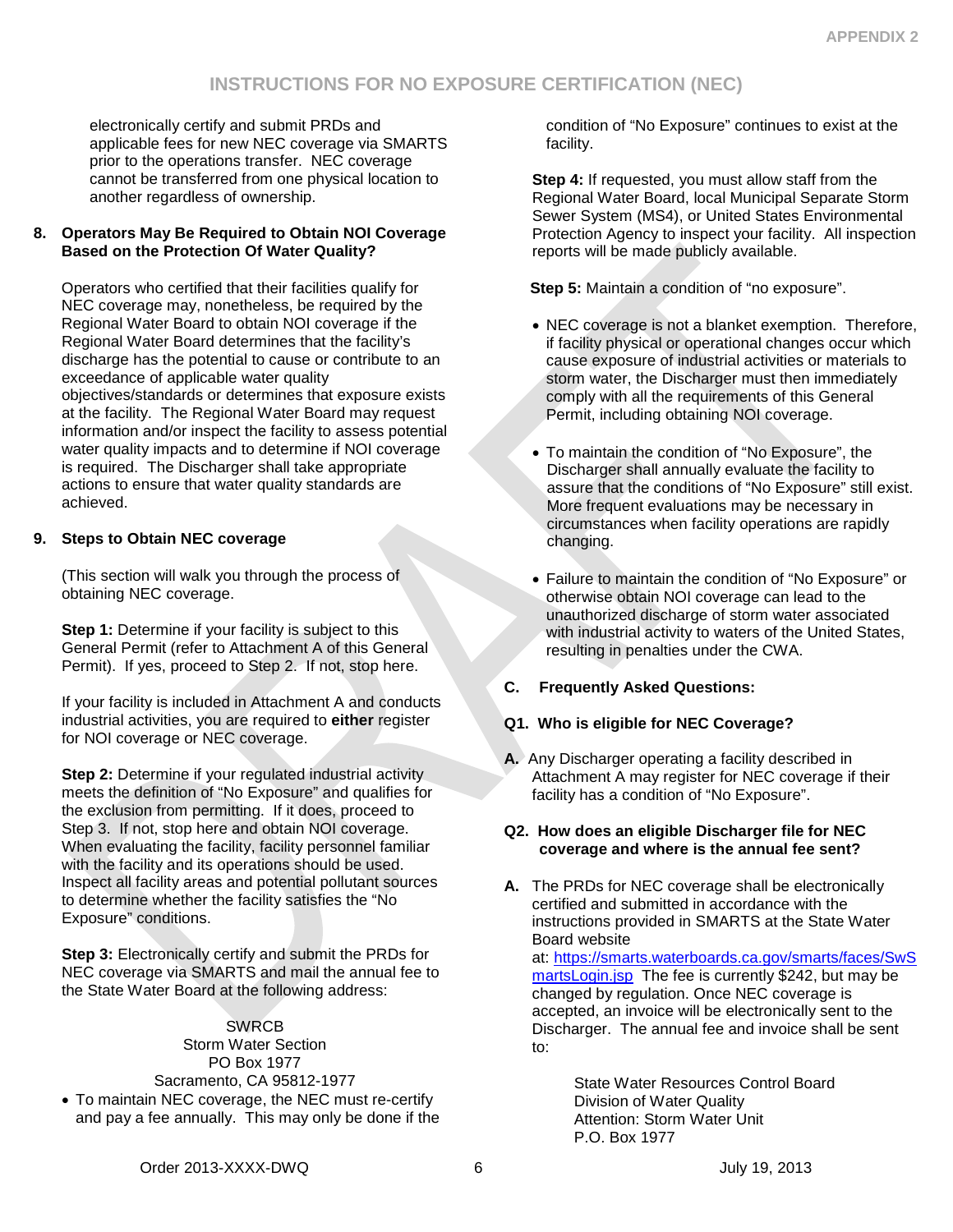Sacramento, CA 95812-1977

## **Q3. If my facility's storm water discharges are covered by an individual permit, can I file for NEC coverage?**

- **A.** Yes. Storm water discharges covered by an individual permit are eligible for NEC coverage if the conditions at the facility satisfy the definition of "No Exposure" and you obtain approval to terminate individual permit coverage from the local Regional Water Board prior to PRD submittal. Approval from the Regional Water Board is mandatory. Many individual permits, for example, contain numeric storm water effluent limitations ("antibacksliding" provisions may prevent these facilities from qualifying for the "No Exposure" conditional exclusion).
- **Q4. My facility was originally excluded from the Phase I regulations because it was classified as a "light industrial facility". The facility has never had any exposure to storm water runoff. Do I now need to certify that the facility meets the No Exposure Exclusion from NPDES Storm Water Permitting?**
- **A.** Yes. See answer provided to question number 9, "What is the exclusion 'conditional' upon?"
- **Q5. Do I have to file a Notice of Termination (NOT) and a register for NEC coverage if my facility has NOI coverage and qualifies for NEC coverage?**
- **A.** No. You are only required to register for NEC coverage. You must provide the WDID# in your NEC coverage PRDs in order for the State Water Board to change permit coverage status.

### **Q6. When and how often is a NEC coverage recertification required?**

**A.** Re-certification of NEC coverage is required annually (assuming the facility maintains its "No Exposure" status). The State Water Board will electronically transmit an NEC re-certification and annual fee notification to each facility operator who has filed for NEC coverage.

New Dischargers must register for NEC coverage before the commencement of facility operations. Dischargers that fail to file for NEC coverage or apply for NOI coverage before the commencement of facility operations will be out of compliance and subject to enforcement.

Existing Dischargers have two options for submitting NECs:

- 1. Facility operators of "light industrial" facilities who have been operating under their original, nocertification-required permitting exemption must submit the NEC at any time prior to July 1, 2015. Such Dischargers who have not submitted an NEC or applied for permit coverage by this due date will be considered out of compliance and subject to Water Board enforcement.
- 2. Dischargers who have NOI coverage may register for NEC coverage at any time following completion of facility changes that result in the condition of "No Exposure".

### **Q7. What happens if I know of changes that may cause exposure?**

**A.** If exposure has the potential to occur in the near future due to some anticipated change at the facility, you must obtain NOI coverage to avoid potential enforcement for violations of this General Permit.

## **Q8. Is the NEC coverage transferable to a new Discharger?**

**A.** No. If a new operator takes over your facility, the new operator must register for new NEC coverage prior to the transfer. A new application fee is required.

## **Q9. What is the exclusion "conditional" upon?**

**A.** The exclusion from permit coverage requirements is "conditional" upon the certification of the Discharger that the facility does not have exposure of materials or activities to storm water. PRDs for NEC coverage shall be electronically submitted to the State Water Board and will not be accepted if incomplete. The Regional Water Board may review the information, contact and/or inspect the facility, and invalidate the NEC and require the Discharger to obtain NOI coverage. PRDs are public documents and will be available for public review via SMARTS.

### **Q10. Can secondary containment around an outdoor exposed area qualify for a condition of "No Exposure"?**

**A.** In general, if secondary containment is engineered to always prevent a discharge of collected rainfall (based on the historical rainfall record) and a simultaneous spill of any other industrial materials or liquids, the "No Exposure" condition can be claimed. Note: there must be proper disposal of any water or liquids collected from the containment (e.g., discharged in compliance with another NPDES permit, treated and discharged to the sanitary sewer, or trucked offsite to an appropriate disposal/treatment facility).